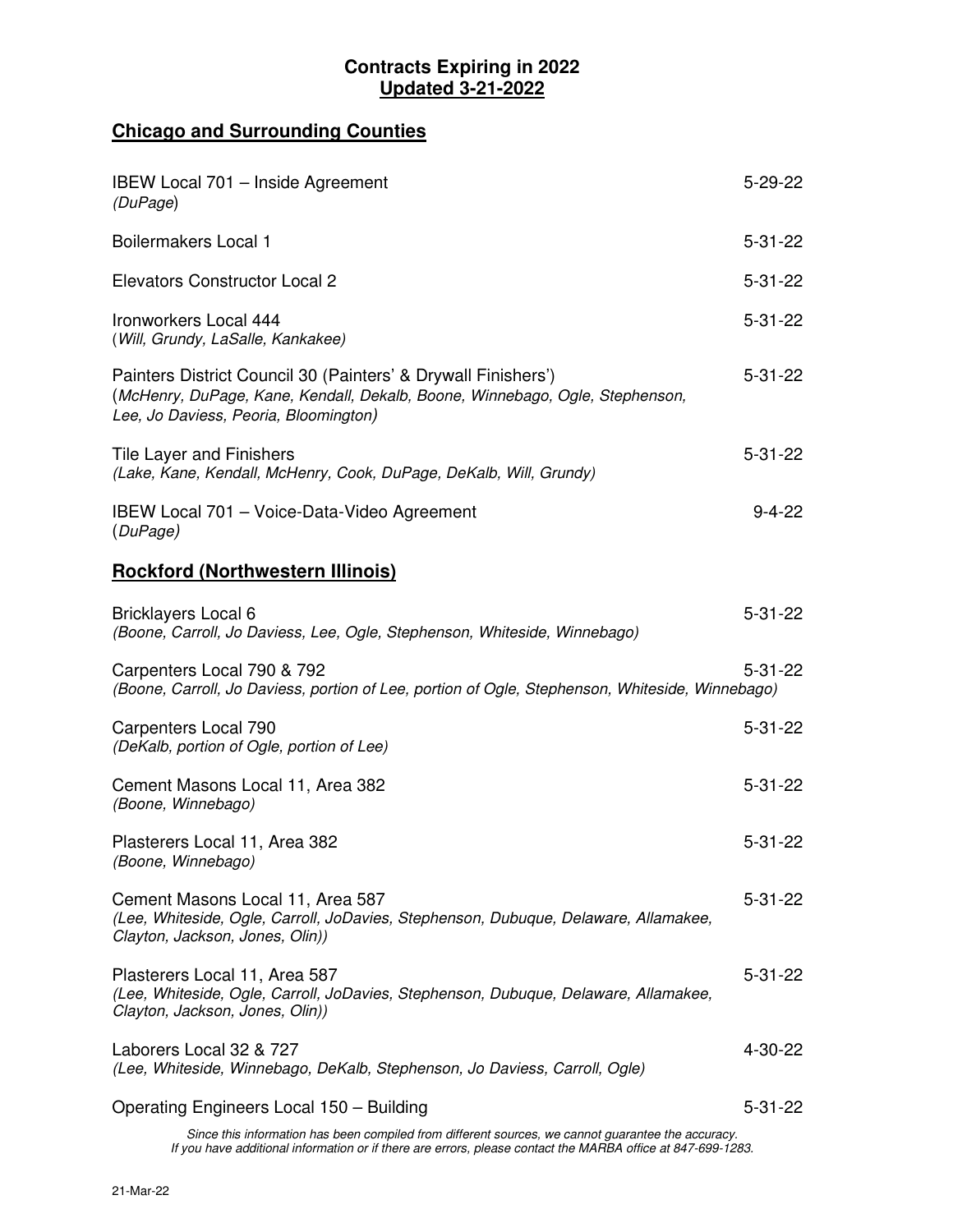| (Boone, Carroll, DeKalb, Jo Daviess, Lee, Ogle, Stephenson, Whiteside, Winnebago)                                                                                                                                                                                                                            |               |
|--------------------------------------------------------------------------------------------------------------------------------------------------------------------------------------------------------------------------------------------------------------------------------------------------------------|---------------|
| Operating Engineers Local 150 – Heavy & Highway<br>(Boone, Carroll, DeKalb, Jo Daviess, Lee, Ogle, Stephenson, Whiteside, Winnebago)                                                                                                                                                                         | $5 - 31 - 22$ |
| Glaziers<br>(McHenry, DuPage, Kane, Kendall, Dekalb, Boone, Winnebago, Ogle, Stephenson,<br>Lee, Jo Daviess, Peoria, Bloomington)                                                                                                                                                                            | 4-30-22       |
| Painters District Council 30 (Painters' & Drywall Finishers')<br>(McHenry, DuPage, Kane, Kendall, Dekalb, Boone, Winnebago, Ogle, Stephenson,<br>Lee, Jo Daviess, Peoria, Bloomington)                                                                                                                       | $5 - 31 - 22$ |
| <b>Central Illinois</b>                                                                                                                                                                                                                                                                                      |               |
| <b>Cement Masons Local 143</b><br>(Champaign, Clark, Coles, Crawford, Cumberland, Douglas, Edgar, Ford, Iroquois, Piatt)                                                                                                                                                                                     | 4-30-22       |
| Laborers Southern & Central District Council Locals 159, 477, & 703<br>(Springfield, Decatur, Champaign)                                                                                                                                                                                                     | 4-30-22       |
| <b>Sheet Metal Local 1</b><br>(Peoria and Bloomington)                                                                                                                                                                                                                                                       | 4-30-22       |
| <b>Tile Setters Local 8</b><br>(Adams, Brown, Cass, Champaign, Christian, Clark, Coles, Crawford, Cumberland, Douglas,<br>Edgar, Effingham, Ford, Green, Hancock, Jasper, Logan, Macon, Macoupin, Mason, McDonough,<br>Menard, Morgan, Moultrie, Piatt, Pike, Sangamon, Schulyer, Scott, Shelby, Vermillion) | 4-30-22       |
| Roofers Local 97<br>(Champaign, Clark Coles, Cumberland, Douglas, Edgar, Ford,<br>Lawrence, Vermilion, Moultrie, Piatt, Shelby, Effingham, Wabash)                                                                                                                                                           | $5 - 31 - 22$ |
| <b>Quad Cities</b>                                                                                                                                                                                                                                                                                           |               |
| <b>Bricklayers Local 6</b><br>(Mercer, Rock Island, Scott)                                                                                                                                                                                                                                                   | 4-30-22       |
| Carpenters Local 4<br>(Henry, Henderson, Mercer, Scott, Rock Island, Louisa, Muscatine)                                                                                                                                                                                                                      | 4-30-22       |
| Cement Masons Local 18, Area 544<br>(Henry, Henderson, Mercer, Scott, Rock Island, Cedar, Louisa, Muscatine, Scott, Washington)                                                                                                                                                                              | 4-30-22       |
| Laborers Local 309<br>(Mercer, Rock Island)                                                                                                                                                                                                                                                                  | $4 - 30 - 22$ |
| Ironworkers Local 111<br>(Cedar, Clinton Jackson, Jones, Louisa, Muscatine, Scott)                                                                                                                                                                                                                           | $6 - 30 - 22$ |
| Roofers Local 32<br>(Quad Cities)                                                                                                                                                                                                                                                                            | $6 - 30 - 22$ |

Since this information has been compiled from different sources, we cannot guarantee the accuracy. If you have additional information or if there are errors, please contact the MARBA office at 847-699-1283.